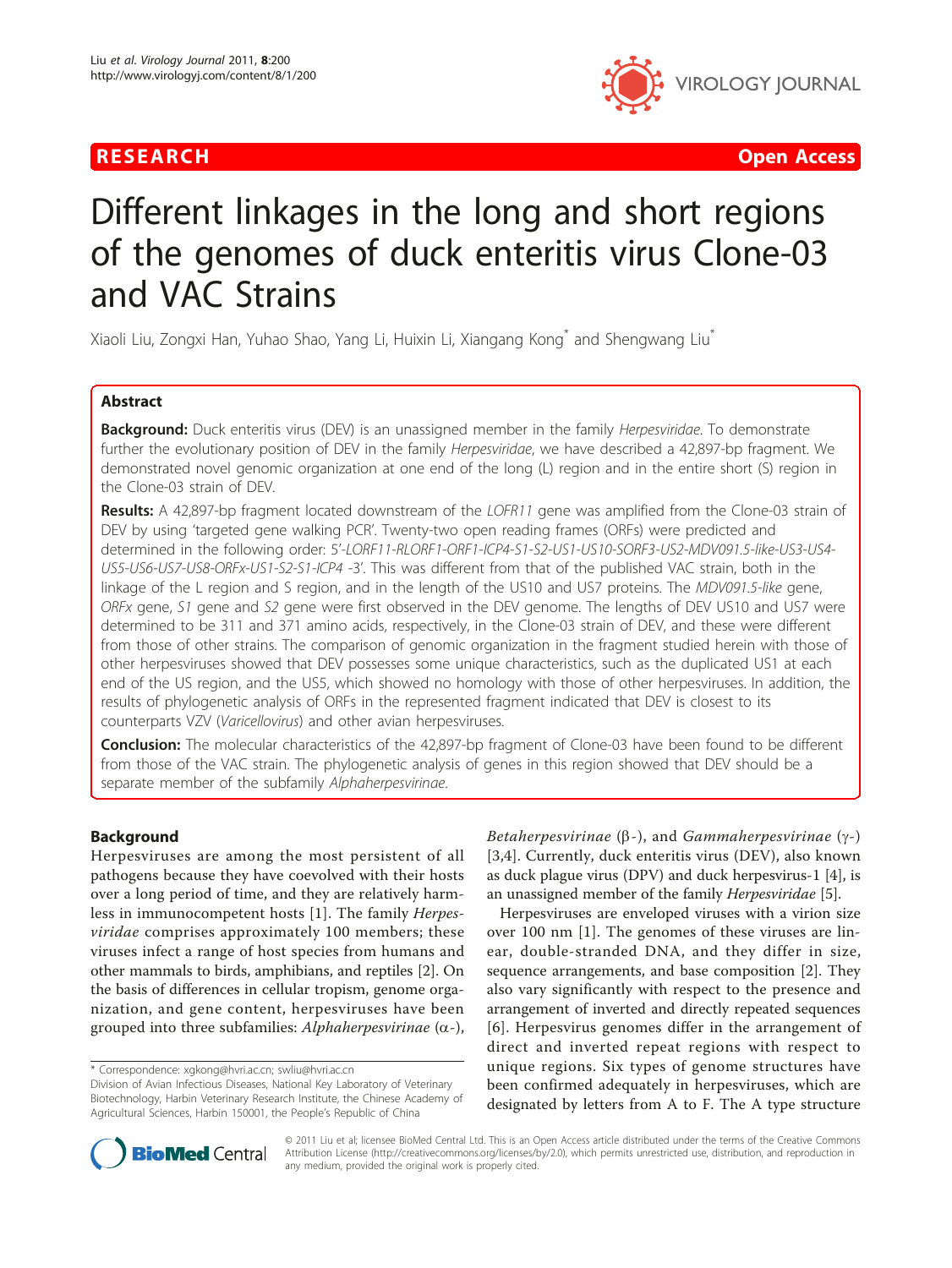consists of a unique region flanked by a direct terminal repeat at the genome ends. Type B genomes contain variable numbers of a TR (terminal reiterations) at each end of the genome. In the C type genome, the number of direct terminal reiterations is small but sequences longer than 100 bp are directly repeated and subdivide the unique sequence of the genome into several well delineated stretches. The D type genome just has the repeated sequences at one terminus and in an inverted orientation internally. In the E group, the genome is divided into unique long (UL) and unique short (US) regions; each unique region is flanked by the inverted repeats. The sequences at the two termini of the F group are not identical and are not repeated directly or in an inverted orientation. It has been reported that DEV also contains linear, double-stranded DNA, and its genome was shown to be approximately 180 kb in size, with a G plus C content of 64.3% [[7\]](#page-11-0). Genomic sequences of DEV have been reported recently by several Chinese research groups; however, discrepancies were found among these reports [[8](#page-11-0)-[18](#page-11-0)]. Genes in the UL region of DEV and their arrangement have been reported by our laboratory, and the results generally showed more similarity with Mardiviruses [[8-13\]](#page-11-0). Another report showed that the LORF11 gene of the VAC strain is located at the leftmost end of the DEV genome, and that the LORF11 gene encoded a putative protein of 275 amino acids in the VAC strain [\[14](#page-11-0)]; both of these results differ from our previous results [[12\]](#page-11-0). Meanwhile, several genes in the US region have also been reported [[15-18](#page-11-0)]; however, the length of the putative proteins encoded by the US10 gene and US7 gene has been debated. In this study, we present a fragment of 42,897 bp, which contains one end of the L region that includes part of the LORF11 gene, which was absent from the published VAC strain, and the whole of the DEV S region. In addition, we demonstrated a different genomic organization of the junction of the L region and the S region in this study. These results will provide a useful comparative dataset for the study of related genes in DEV and other herpesviruses.

# Results

### The features of the overall sequences and determination of ORFs

A fragment of 42,897 bp downstream of the LORF11 gene was amplified from the genome of the Clone-03 strain of DEV in this study. The genome structure and the gene layout of this fragment are depicted in Figure [1](#page-2-0). The fragment contained part of the sequence of the LORF11 gene [\[12](#page-11-0)], the rightmost part of the L region, the US region and its flanking sequences, and inverted repeats of the short region (IRS and TRS). The L region and IRS were interrupted by a set of tandem repeat sequences designated as  $\alpha$ -type-like sequences [[13](#page-11-0)], as in the case of the two regions in herpes simplex virus (HSV) [[19\]](#page-11-0). Another  $\alpha$ -type-like sequence was also found at the end of the TRS in the DEV genome. The overall G plus C ratio of the region sequenced was 46.09%.

Twenty-two ORFs that contained more than 75 amino acids were found in the present study, which were in the order: 5'-LORF11-RLORF1-ORF1-ICP4-S1-S2-US1- US10-SORF3-US2-MDV091.5-like-US3-US4-US5-US6- US7-US8-ORFx-US1-S2-S1-ICP4-3'. These ORFs were predicted to encode 17 putative proteins, with the exception of LORF11, because genes in the IRS and TRS were inverted and encoded the same proteins. The start locations of all ORFs were assumed to be the first possible ATG. The motifs of each ORF are listed in Table [1.](#page-3-0)

#### The confirmation of the junction between the L region and the S region

Owing to the different linkages of the L region and S region found in the genome sequences of the published DEV VAC strain [\[14](#page-11-0)] and our above-described sequence in the Clone-03 strain of DEV, a pair of specific primers was designed to confirm the junction of the L region and S region in the DEV genome. The forward primer, L25, was located in the LORF11 gene (GenBank no. [EU294364\)](http://www.ncbi.nih.gov/entrez/query.fcgi?db=Nucleotide&cmd=search&term=EU294364), which is a gene in the DEV UL region that had only one copy in the genome compared with the genomes of other alphaherpesviruses. The reverse primer, L26, was located in the SORF3 gene, which is a gene in the US region of the DEV genome that also has a single copy in the DEV genome. The PCR product was used as the model for the second nested PCR after dilution to 1 in 1,000. We obtained four different fragments (Figure [1](#page-2-0)), and they were 4,553 bp, 4,689 bp, 4,743 bp, and 5,547 bp in length, respectively. The results of sequencing of the four fragments showed that they were parallel with the sequences obtained using 'targeted gene walking PCR'. Consequently, we determined that the linkage between the L region and the S region should be in the following order: 5'-LORF11- RLORF1-ORF1-ICP4 -S1-S2-US1-US10-SORF3-3'.

## A 207-bp insertion in both the IRS and the TRS regions was not found in their counterparts in the DEV VAC strain

In addition to the linkage of the L region and the S region, two insertions of 207 bp were found in the presented fragment in both the IRS region and the TRS region (Figure [2](#page-3-0)), when compared with the published VAC genome. The 158-bp sequence at the 3' end of the 207-bp sequence of the IRS region was complemented with a fragment of the same length at the 5' end of the 207-bp sequence of the TRS region. The remaining 49-bp fragment in each of the insertions was dissociated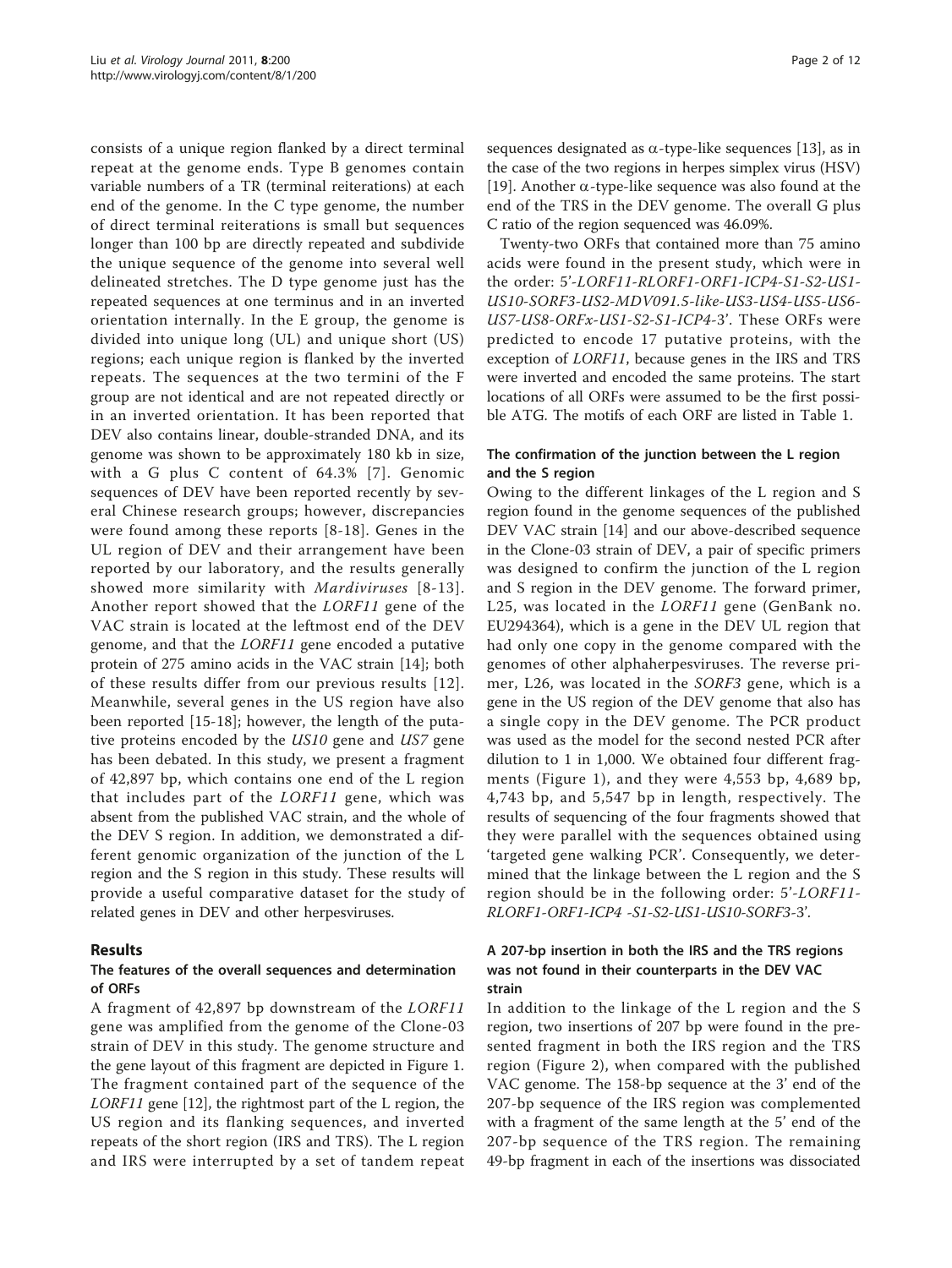<span id="page-2-0"></span>

and not complemented. Both of the fragments were rich in A plus T, with a content of 67.15%.

The characteristics of new ORFs detected in the fragment Two ORFs, designated RLORF1 and ORF1, were detected in the region upstream of the S region. Another copy of ORF1 was found to the left of the DEV L region of the genome [\[13\]](#page-11-0). The RLORF1 and ORF1 encoded two putative proteins of 109 and 81 amino acids, respectively. Four phosphorylation sites were predicted in the sequence of RLORF1.

In addition, eight ORFs encoding four different putative proteins (S1, S2, ICP4, and US1) in the RS region were detected. Of these proteins, S1 and S2 were identified for the first time in the present study. The S1 gene encoded a putative protein of 92 amino acids, and four phosphorylation sites were predicted. No homologue of S1 was found in the proteins encoded by other herpesviruses. Another unique gene in the RS region was S2, which encoded a putative protein of 96 amino acids that contained just six phosphorylation sites. ICP4 and US1 were the same as previously described [\[13,14\]](#page-11-0).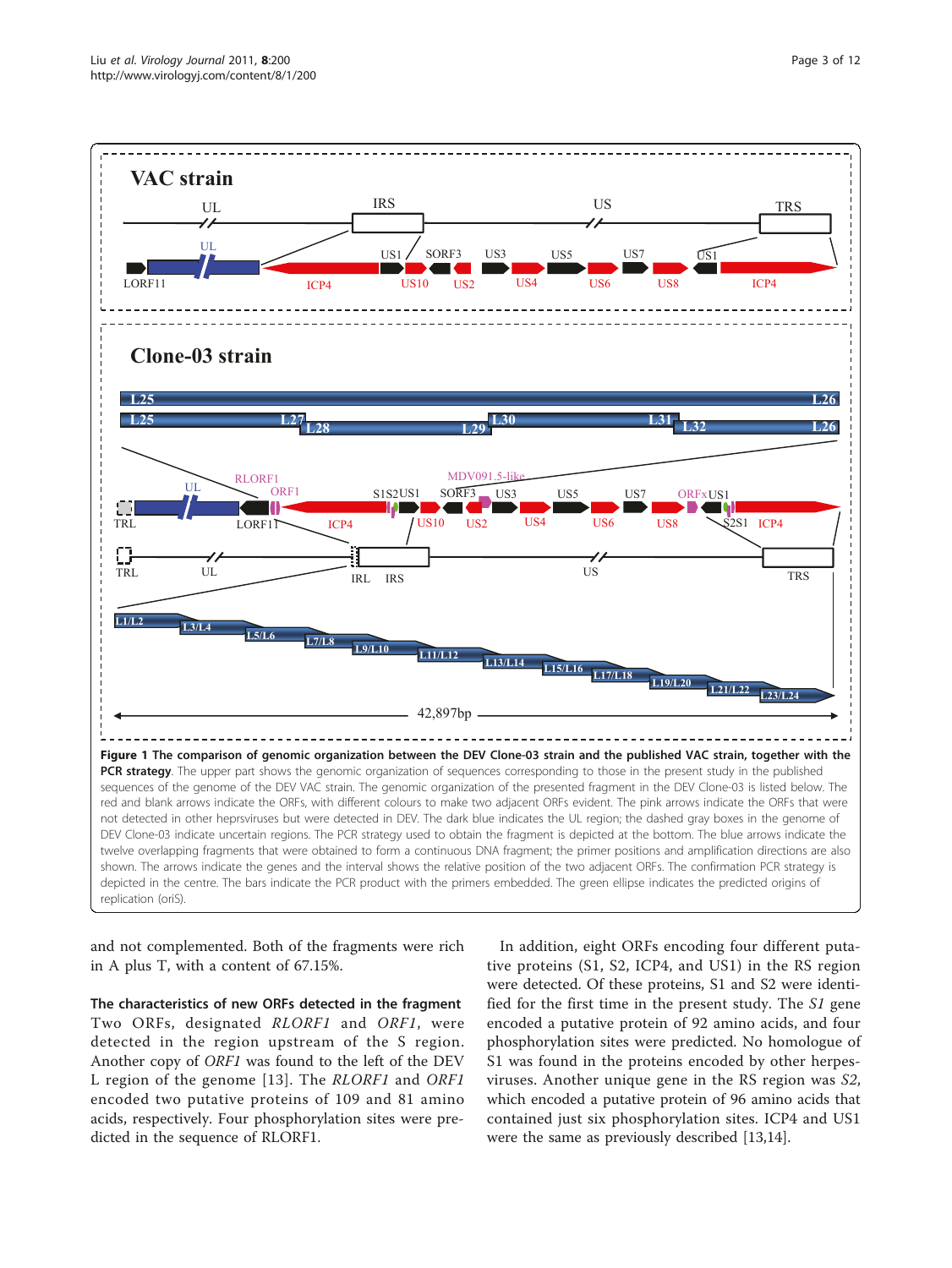| Gene           | Promoter location <sup>a</sup> Promoter score |           | <b>TATA sequence</b>   |                | TATA location Poly(A) sequence Poly(A) location Poly(A) score |                |           |
|----------------|-----------------------------------------------|-----------|------------------------|----------------|---------------------------------------------------------------|----------------|-----------|
| <b>RLORF1</b>  | NP <sup>b</sup>                               | <b>NP</b> | <b>NP</b>              | NP             | <b>NP</b>                                                     | NP             | <b>NP</b> |
| ORF1           | 5.564-5.613                                   | 0.93      | ATATAAAGCGGTAGT        | 5.575-5.589    | NP                                                            | NP             | <b>NP</b> |
| ICP4           | 10,928-10,977r <sup>c</sup>                   | 0.88      | <b>TTTGTAAAAT</b>      | 10.960-10.969r | AATAAA                                                        | 5,867-5,872r   | 0.317475  |
| S1             | 13,570-13,619r                                | 0.85      | <b>CTATCTAAGGCGACC</b> | 13,602-13,611r | <b>NP</b>                                                     | NP             | <b>NP</b> |
| S <sub>2</sub> | 14.725-14.774                                 | 1.00      | <b>NP</b>              | NP             | NP                                                            | NP             | <b>NP</b> |
| US1            | 15,606-15,655                                 | 0.99      | <b>GCCTAAAAAGCACCG</b> | 15.613-15.628  | AATAAA                                                        | 17.015-17.020  | 0.644949  |
| <b>US10</b>    | 17,003-17,052r                                | 0.94      | CAATAAACACCGCTT        | 17.014-17.028  | NP                                                            | NP             | NP        |
| SORF3          | 19,280-19,329r                                | 0.99      | <b>GCTTTAAAAG</b>      | 19,313-19,322r | AATAAAr                                                       | 18,248-18,253r | 0.138679  |
| US2            | 20.407-20.456r                                | 0.85      | <b>GTCTAAAAGGCAGAG</b> | 20.434-20.448r | <b>NP</b>                                                     | <b>NP</b>      | <b>NP</b> |
| MDV091.5-like  | NP                                            | <b>NP</b> | <b>NP</b>              | NP             | <b>NP</b>                                                     | <b>NP</b>      | <b>NP</b> |
| US3            | 20.299-20.348                                 | 0.85      | <b>CCCATAAATG</b>      | 20.305-20.314  | <b>NP</b>                                                     | NP             | NP        |
| US4            | 21,799-21,848                                 | 0.96      | <b>GTATAAATTAGACAA</b> | 21,807-21,821  | AATAAA                                                        | 23,310-23,315  | 0.385382  |
| US5            | 23,335-23,384                                 | 0.88      | <b>GTCTTGTGTTTATAT</b> | 23.335-23.349  | AATAAA                                                        | 25,170-25,175  | 0.266987  |
| US6            | 25,058-25,107                                 | 0.94      | CGGCAATATGTATAT        | 25,062-25,076  | <b>NP</b>                                                     | NP             | <b>NP</b> |
| US7            | 26,158-26,207                                 | 0.92      | <b>ATATAATTACTACGC</b> | 26,167-26,181  | <b>NP</b>                                                     | <b>NP</b>      | <b>NP</b> |
| US8            | <b>NP</b>                                     | <b>NP</b> | NP                     | <b>NP</b>      | <b>NP</b>                                                     | <b>NP</b>      | <b>NP</b> |
| <b>ORFx</b>    | 29,414-29,463                                 | 0.93      | GTATATTAGGCCGAC        | 29,421-29,435  | NP                                                            | <b>NP</b>      | <b>NP</b> |
| US1            | 31,386-31,435r                                | 0.99      | <b>GCCTAAAAAGCACCG</b> | 31.413-31.427r | AATAAA                                                        | 30,021-30,026  | 0.644949  |
| S <sub>2</sub> | 32,267-32,316r                                | 1.00      | NP                     | NP             | NP                                                            | NP             | <b>NP</b> |
| S1             | 33,422-33,471                                 | 0.85      | <b>CTATCTAAGGCGACC</b> | 33.431-33.445  | <b>NP</b>                                                     | NP             | NP        |
| ICP4           | 36.064-36.113                                 | 0.88      | <b>TTTGTAAAAT</b>      | 36,072-36,081  | AATAAA                                                        | 41.170-41.175  | 0.317475  |

#### <span id="page-3-0"></span>Table 1 Core promoters searched in the neural network and polyadenylation signals predicted by POLYADQ

<sup>a</sup> the position is according to the sequence of the whole fragment of 42,897 bp.

**b** NP indicates no prediction.

<sup>c</sup> r indicates reverse direction.

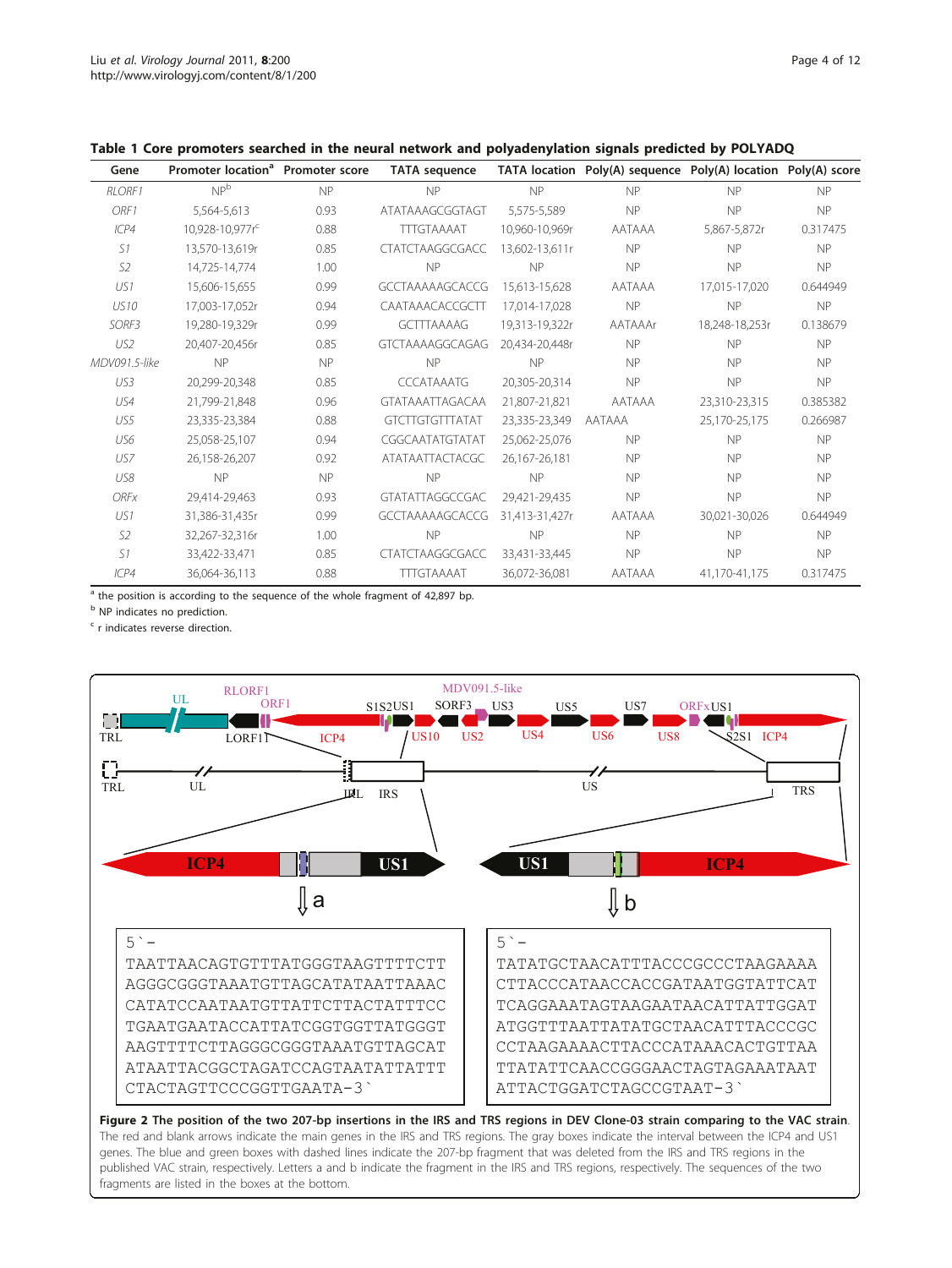The DEV US region contained 11 ORFs that were likely to code for 11 proteins (Figure [1](#page-2-0)), which included homologues of the HSV-1 genes US10, US2, US3, US4, US6, US7 and US8 [\[20](#page-11-0)]. Interestingly, a unique ORF in the DEV US region, located downstream of US8, was predicted in the present study and named ORFx. The ORFx encoded a putative peptide of 118 amino acids. One transmembrane domain was detected in the ORFx between residue positions 95 and 115 at the N-terminus. Remarkably, the length of our DEV US10 was 311 amino acids, which was different from published results of 168, 169 and 298 amino acids [\[14,15](#page-11-0),[17\]](#page-11-0). We also found a sequence of 13 amino acids, CSFWCCLGHAATC (Additional file [1,](#page-10-0) Figure S1), which mapped to amino acids 236-248 and conformed to the C-C-H-C zinc finger motif as described in equine herpesvirus-1 (EHV-1) [[21,22](#page-11-0)]

A new gene was predicted in this study, which was 327 bp in length and overlapped 197 bp at the 3'-terminus of the US2 gene. It was homologous to the proteins encoded by Marek's disease virus-1 (MDV-1), MDV-2 and HVT and was designated MDV091.5-like gene. BLAST searches using the amino acid sequence showed that this protein had some amino acid similarity with putative nucleotide-binding oligomerization domaincontaining protein 2 of Gasterostrus aculeatus, the putative lyase of Rhodococcus erythropolis, and bacterial valyl-tRNA synthetase.

The transmembrane regions of the proteins encoded by the genes in the presented fragment are depicted in Figure 3. The conserved domains of US1, SORF3, US2, US3, US4, US6, US7, US8 proteins are shown in Additional file [2](#page-10-0), Figure S2, Additional file [3](#page-10-0), Figure S3, Additional file [4,](#page-10-0) Figure S4, Additional file [5](#page-10-0), Figure S5, Additional file [6,](#page-10-0) Figure S6, Additional file [7](#page-10-0), Figure S7, Additional file [8,](#page-10-0) Figure S8, Additional file [9](#page-10-0), Figure S9, Additional file [10](#page-10-0), Figure S10, respectively.

#### Phylogenetic analysis

Phylogenetic rooted trees were constructed from alignments of the putative proteins with their homologues in other alphaherpesviruses and are shown in Figure [4](#page-5-0) and [5.](#page-6-0) The DEV US2 gene, US3 gene, US6 gene, US7 gene and US10 gene showed closer relationships with members of Mardivirus. However, US1 showed a closer relationship between DEV and members of Simplexvirus and Varicellovirus. The DEV US4 gene showed more similarity with infectious laryngotracheitis virus (ILTV), and both clustered into the subfamily Varicellovirus (Figure [4](#page-5-0)). The DEV US8 gene fell into an outgroup position with respect to members of subfamily Alpha-herpesvirinae (Figure [5\)](#page-6-0), which implies that a recombination event may have occurred during the origin and evolution of the virus.

### The comparison of gene layouts in the US region of DEV with those in other alphaherpesviruses

A comparison of the genetic organization of selected alphaherpesvirus US segment genes is presented in

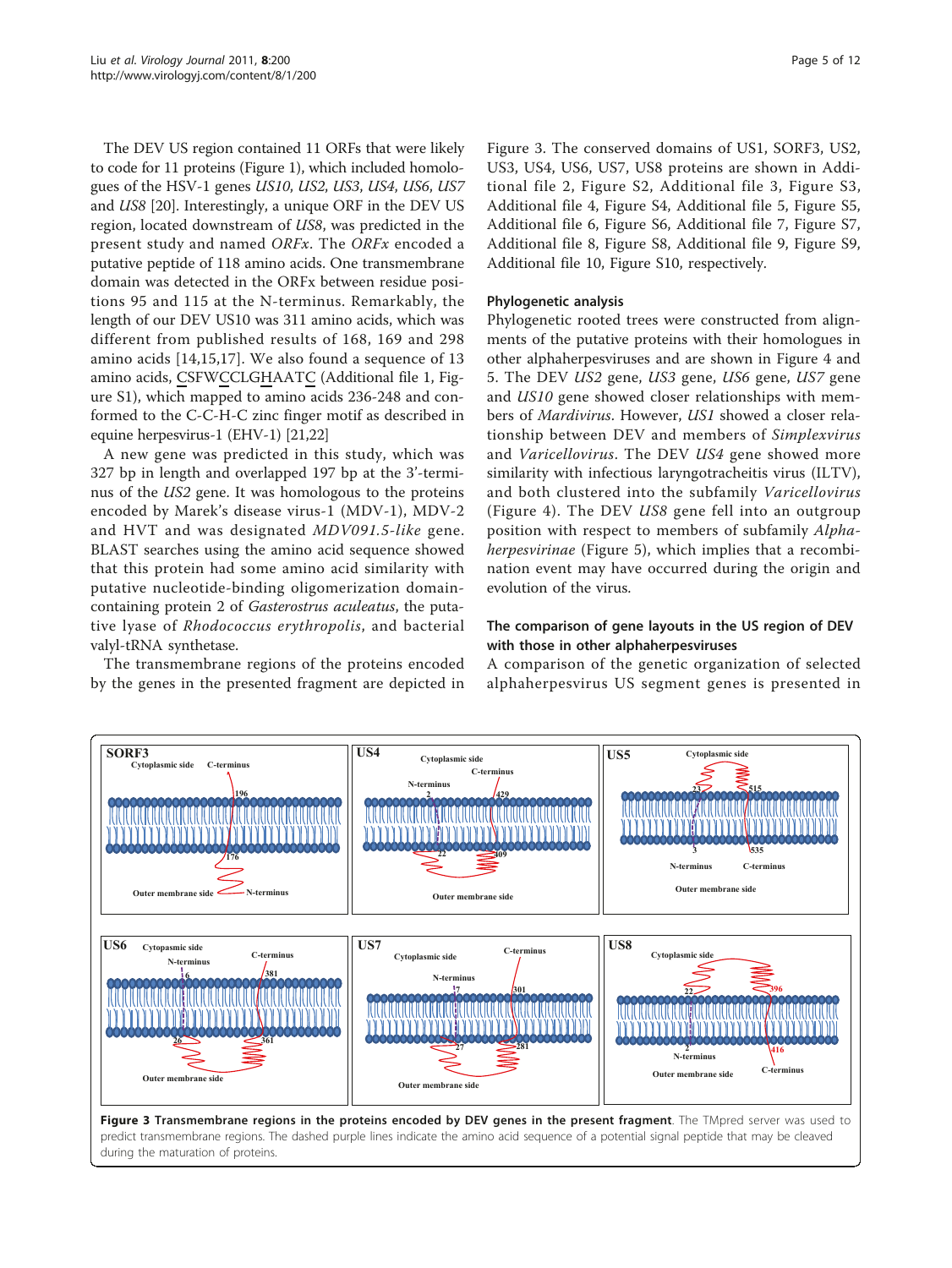<span id="page-5-0"></span>

Figure [6](#page-7-0). Despite obvious similarities, there were marked differences in gene content, organization and localization between DEV and other alphaherpesviruses. Nevertheless, these overall gene layouts are consistent with a model that accounts for the divergence of alphaherpesvirus from a common ancestor by a number of homologous and semihomologous recombination events, which resulted in concomitant loss or gain of US genes [[23\]](#page-11-0).

#### Origins of replication in the S region

Two well-defined origins of replication were found in the IRS and TRS of the DEV genome, designated oriS. The two oriS were palindromic structures and contained the same sequence features: two inverted 9-bp sequences, which were identical to that recognized by the origin-binding protein (OBP) encoded by the UL9 binding sequence (GTTCGCAC), separated by a 43-bp AT-rich spacer sequence (76.75% A+T) (Figure [7](#page-8-0)). The features were the same as described for PRV (Pseudorabies virus) [[24\]](#page-11-0) and equine herpesvirus-1 (EHV-1) [[25](#page-11-0)].

#### **Discussion**

Our laboratory has been engaged for many years in analyzing the genome sequences of DEV [[8](#page-11-0)-[13](#page-11-0)]. After we had completed the genome sequence of DEV Clone-03, a DEV VAC genome sequence was also published by other researchers [[14\]](#page-11-0). However, some differences were detected by comparison of parts of our DEV Clone-03 strain with those of the DEV VAC strain. Herein, we presented the sequence of a 42,897-bp fragment anchored in the LORF11 gene of the DEV genome which was located at the rightward end of the UL region [[12\]](#page-11-0), by using the method of 'targeted gene walking PCR' (Figure [1\)](#page-2-0). Comparison of the sequence of the fragment with that of the DEV VAC strain showed that our Clone-03 strain of DEV had a different gene order from that of the DEV VAC strain in this region. Consequently, we designed an additional four pairs of primers according to the new sequences and confirmed the result using nested PCR (Figure [1\)](#page-2-0). The two methods obtained the same sequences, and it was demonstrated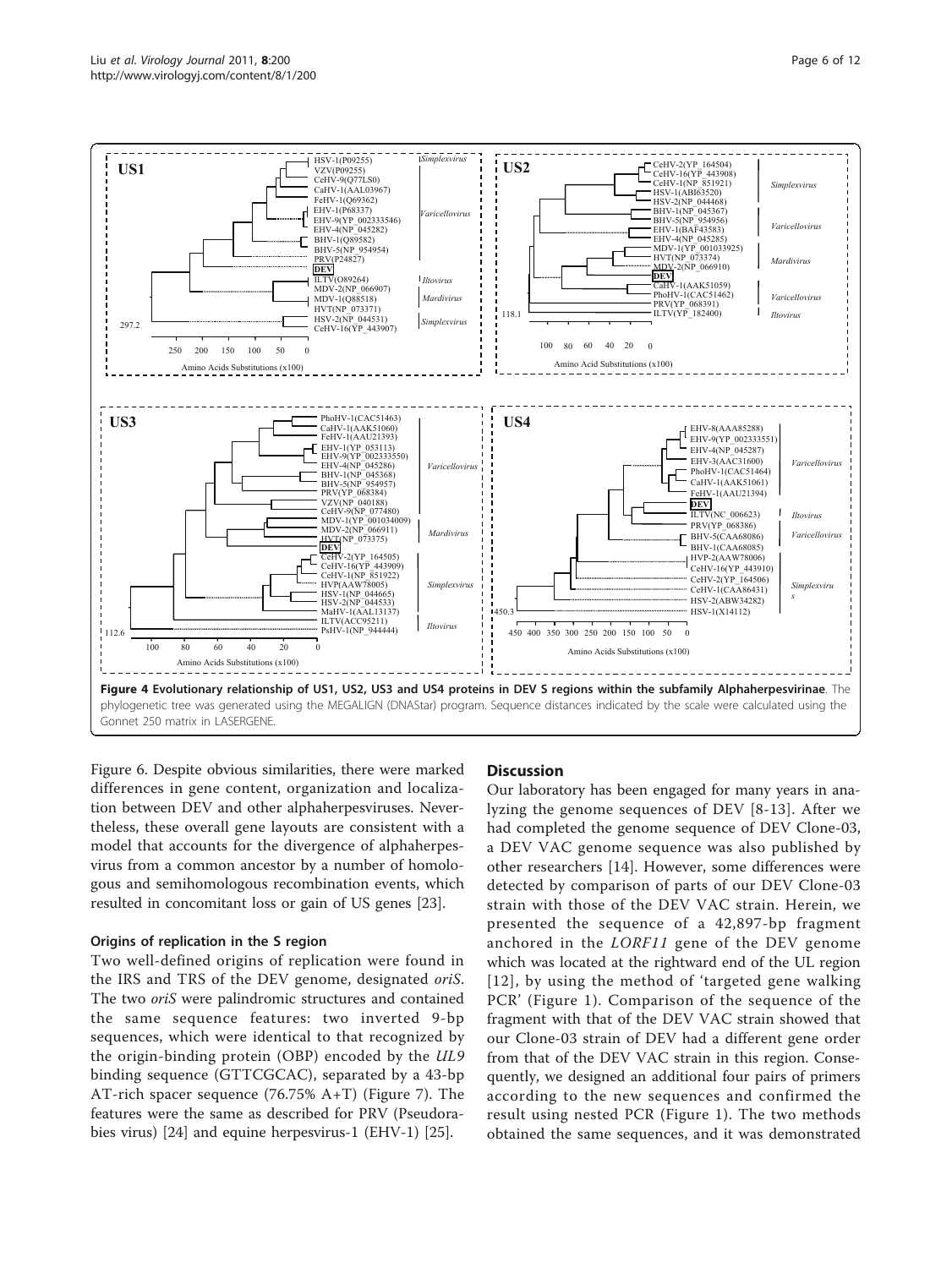<span id="page-6-0"></span>

that the genes in this region should be in the following order: 5'-LORF11-RLORF1-ORF1-ICP4-S1-S2-US1-US10- SORF3-3', which is different from the DEV VAC strain, in which the gene order is 5'-LORF11-UL-ICP4-US1- US10-SORF3-3' [\[14](#page-11-0)]. The different linkage pattern between DEV Clone-03 and the VAC strain in the L region and S region is difficult to explain and requires further investigation, although a different linkage between the L and S regions of HSV was also observed between wild-type virus and cell-adapted virus [\[26,27\]](#page-11-0).

Interestingly, we also found some novel characteristics of the sequences in the S region of the Clone-03 strain of DEV. Two insertions of 207 bp in the IRS and TRS regions were found in the DEV Clone-03 strain that were absent from the VAC strain. It has been reported that some fragments were lost during serial passage of MDV [[28](#page-11-0)]. Hence, we speculated that the insertion of the two 207-bp fragments in the DEV Clone-03 strain and their absence from the VAC strain might be due to the different passage levels [[28\]](#page-11-0). The S1 gene, S2 gene,  $\mathit{RLORF1}$  gene, ORF1 gene and ORFx gene that were observed in the Clone-03 strain in this study also had similar sequences in the VAC genome; however, those genes showed no homologues in other alphaherpesviruses. Those genes may be potential markers to differentiate DEV from other alphaherpesviruses.

Davison and McGeoch concluded that differences in gene layout in the S component between HSV-1 and VZV have resulted from expansion and contraction of IRS/TRS during evolution [[23](#page-11-0)]. This may also be the case for the DEV genome. Unlike those of MDV-1, MDV-2 and HVT, the DEV US1 gene was duplicated and also inverted to the other end of the US, as is that of PRV [[24\]](#page-11-0). Similarly, the presence of two copies of the *US1* gene in DEV does not imply that the virus expresses two forms of ICP22 [\[24\]](#page-11-0). Although the pattern of the two copies of the US1 gene in the DEV genome showed a similar gene layout to those of PRV, the existence of the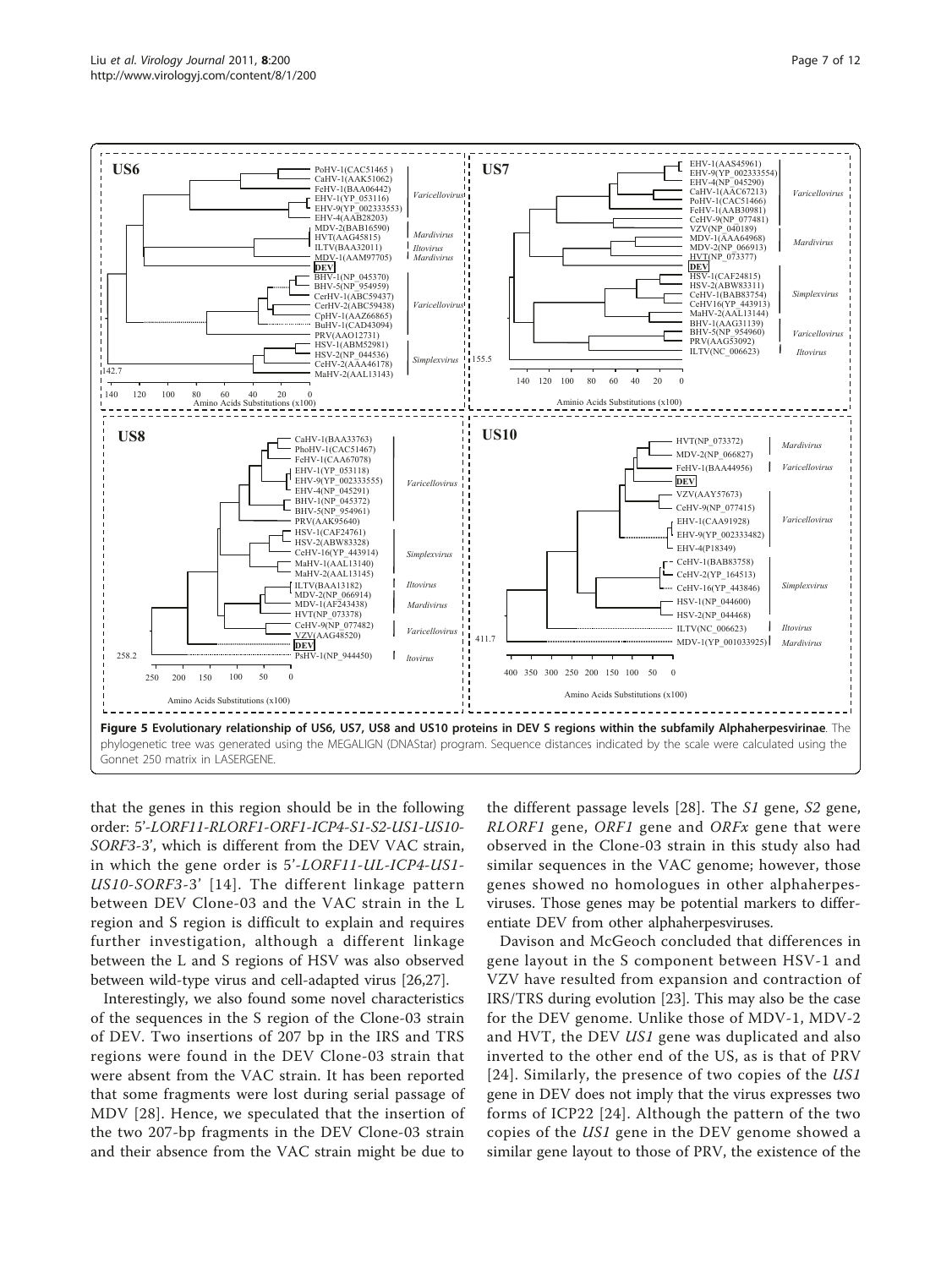<span id="page-7-0"></span>

LORF11 gene at the rightward end of the UL region indicated that the organization of the DEV genome may be similar to that of other avian herpesviruses. The presence of the SORF3 gene and the MDV091.5-like gene, and the translocation of the US10 gene in the DEV genome, further suggests a close relationship between DEV and other avian herpesviruses. In addition, the phylogenetic analysis of most genes in the presented fragment further indicated a close relationship between DEV and viruses in the subfamily Mardivirus. However, the US region of DEV contained some genes that were absent from the genomes of other avian herpesviruses, such as US4 and  $ORFx$ , which indicates that DEV may be a unique member of the subfamily Alphaherpesvirinae.

Replication of the viral genome is a central event in the life cycle of herpesviruses. The initiation of viral DNA synthesis marks the commitment of the infected cell to the production of new infectious virus and, in most instances, cell death. HSV-1 contains three origins of DNA replication of two types: one copy of oriL located at the centre of the UL region of the genome and two copies of oriS located in the repeat regions that flank the US region of the genome [[29\]](#page-11-0). The reasons for the three potential origins of replication in the viral genome are not apparent in HSV. In this study, we predicted two copies of oriS in the RS region of DEV. It has been reported that the deletion of the oriL in HSV resulted in reduced replication in mouse tissues and reduced reactivation from latent infection. Thus, oriL may be required for DNA replication in certain tissues [[29](#page-11-0)]. Although oriL was absent from the DEV genome, the core sequence of *oriS*, which typically contains an origin recognition element and a DNAunwinding element, was unchanged [[29\]](#page-11-0). This absence of oriL from DEV may be associated with the evolution of the viral genome, may lead to different characteristics of the replication of DEV from those of other herpesviruses, and may even result in functional deletions from the genome of DEV in comparison with other herpesviruses.

#### Conclusion

In this study, we demonstrated a different organization of genes in the rightward part of the L region and the whole S region in the Clone-03 strain of DEV, when compared with the VAC strain. Several novel characteristics were also detected in this region that have not been reported in the VAC strain, including the presence of S1, S2, ORFx and MDV091.5-like genes and two insertions in the IRS and TRS regions. The genomic order and the characteristics of the genes in this region, together with phylogenetic analysis based on the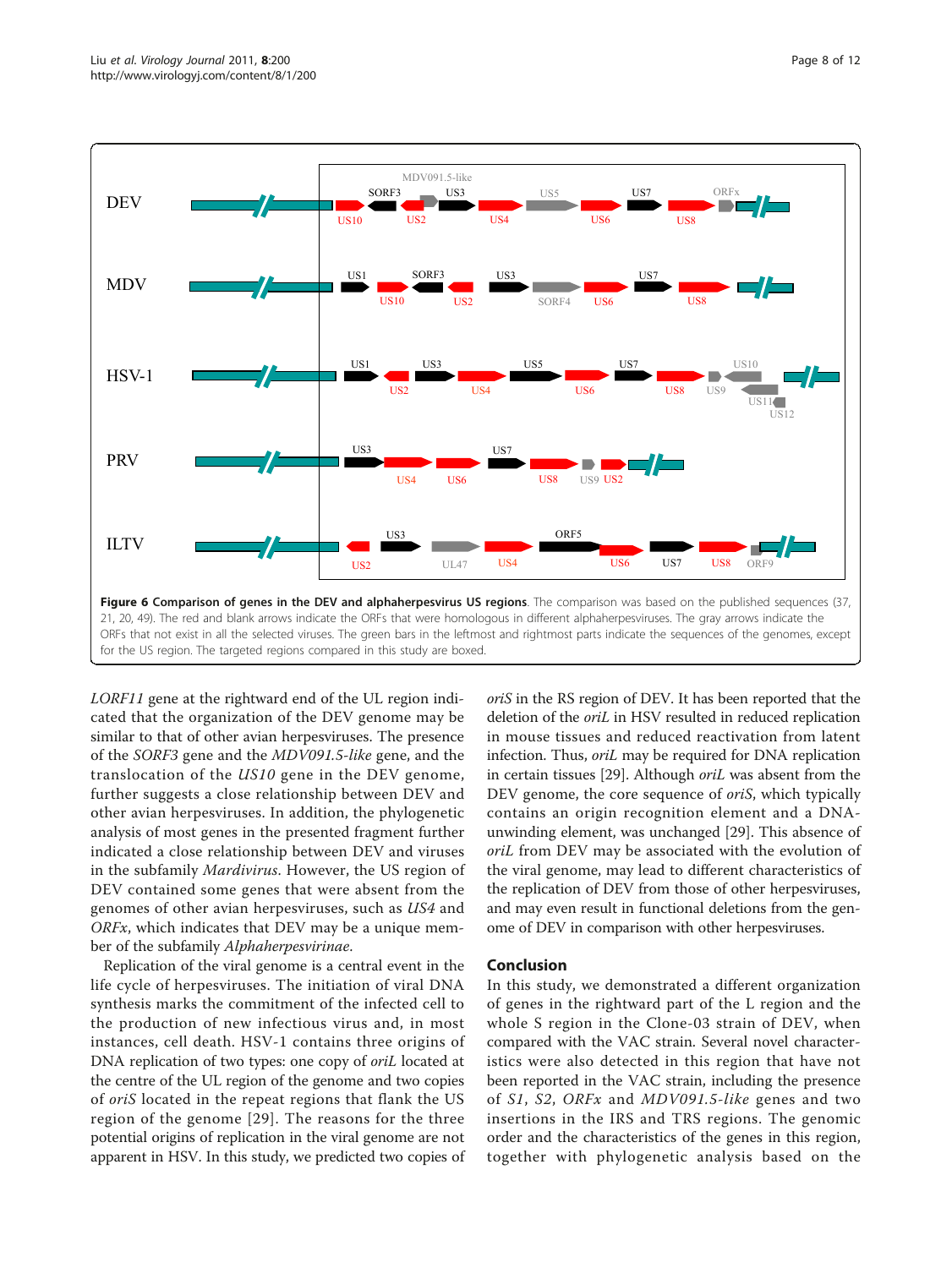<span id="page-8-0"></span>

putative proteins encoded by the genes investigated in the present study showed that DEV should be a unique member of the subfamily Alphaherpesvirinae.

#### Methods

#### Virus stock preparation

The Clone-03 strain of DEV was used in this study [[8](#page-11-0)-[13\]](#page-11-0). The virus stocks were produced by propagation in chicken embryo fibroblasts (CEF) in Dulbecco's minimum essential medium (DMEM) with 8% fetal bovine serum. The infected CEFs were harvested when the cytopathic effect (CPE) reached 80%. After three freezethaw cycles, the virus stocks were confirmed primarily by electron microscopy and polymerase chain reaction (PCR) as described previously [\[8](#page-11-0)-[13](#page-11-0)].

#### DNA extraction, polymerase chain reaction and sequencing

The viral DNA was extracted from the virus stocks as described previously [\[9](#page-11-0)]. The 'targeted gene walking PCR', as described previously [\[30](#page-11-0),[31\]](#page-11-0), was used to amplify the targeted DEV genome fragment, as illustrated in Figure [1](#page-2-0). Briefly, four nonspecific 'walking' primers, N1, N2, N3 and N4 [\[10\]](#page-11-0) were used to walk the genome of DEV. A pair of specific primers, L1 and L2, was designed on the basis of the partial sequence of DEV LORF11 published in Gen-Bank (GenBank no. [EU294364](http://www.ncbi.nih.gov/entrez/query.fcgi?db=Nucleotide&cmd=search&term=EU294364)) [\[12\]](#page-11-0). The PCR was carried out by using L1 and L2 as forward primers; the four nonspecific primers were used as reverse primers. Finally, a 2,998-bp fragment (F1) was amplified, anchored from the DEV *LORF11* gene. Targeted primer L3 and internal

primer L4 were designed on the basis of the newly generated fragment, and was used to amplify the neighbouring gene fragment with one of the four nonspecific primers. Similarly, primers L5-L6, L7-L8, L9-L10, L11-L12, L13- L14, L15-L16, L17-L18, L19-L20, L21-L22 and L23-L24 (Figure [1](#page-2-0)) were designed and used in the subsequent PCR amplifications. The primers used in PCR amplifications in this study are listed in Table [2.](#page-9-0)

The PCR was carried out in a 25 μl reaction volume as described previously [\[9\]](#page-11-0). The reaction was performed at 95°C for 5 min, followed by 30 cycles of 94°C for 1 min, 50°C for 1 min and 72°C for 3 min; the reaction was ended by elongation at 72°C for 10 min. The PCR products were analyzed on a 0.8% agarose gel. The PCR products were sequenced directly or cloned into the pMD18-T vector (TaKaRa, Dalian, China) according to the manufacturer's instructions and used for sequencing. Each of the fragments was sequenced at least three times from different PCR products.

# The determination of open reading frames (ORFs) in the presented fragment and genomic organization in the junction between the L region and S region in the DEV genome

The sequences obtained were assembled using the Gene Runner (version 3.00, Hastings Software, Inc., Hudson, NY, USA). The ORFs and genomic organization in the junction of the L region and S region, and the layout of genes in the S region, were determined by comparison with the sequence counterparts of Marek's disease virus (MDV), HSV-1 and varicella-zoster virus (VZV). The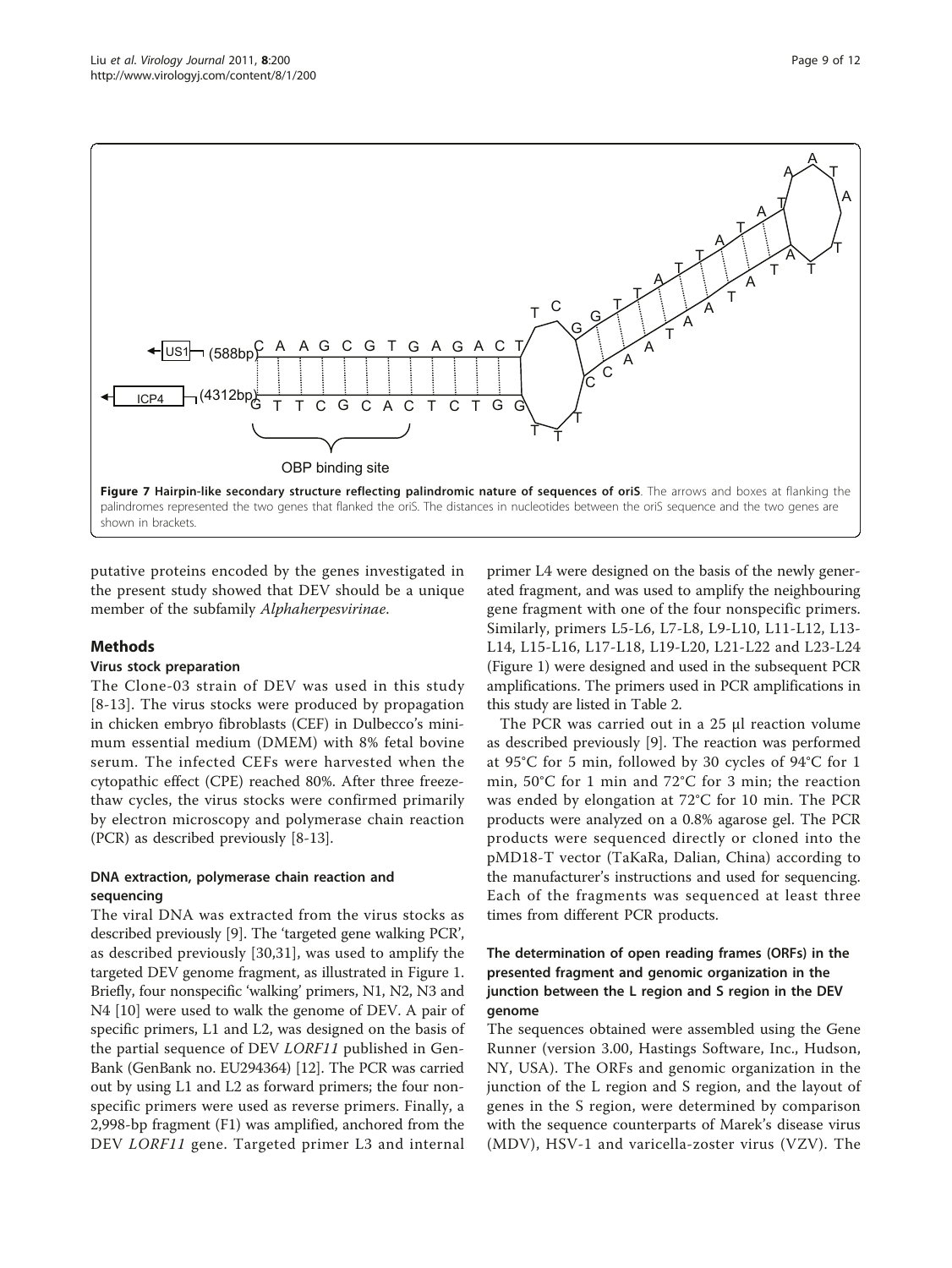| Primer          | Sequences (5'-3')                           | Position <sup>a</sup> |  |
|-----------------|---------------------------------------------|-----------------------|--|
| L1              | AGTCCAGTCATCTCCATCCG                        | 1,562-1,581           |  |
| L2              | ACGATTTGGCTGTGCTGTAG                        | 1,730-1,749           |  |
| L3              | CTGTCTTAAGGTTAGGGCTGGC                      | 4,532-4,553           |  |
| L4              | GTAGGAAATATTGAGCCGAG                        | 4,826-4,845           |  |
| L5              | <b>TTCTGATGTTTTGGCAAGCC</b>                 | 7,578-7,597           |  |
| L6              | CAGAATGGCGCTTTGTTTGG                        | 7,669-7,688           |  |
| $\mathsf{L}7$   | TTGAAGATAGGTTGCTCGTAG                       | 11,272-11,292         |  |
| L8              | ATACAGGAAAATTAACGAT                         | 11,367-11,385         |  |
| L9              | ATGTAGCAGTTTGTTCAAAC                        | 14,193-14,212         |  |
| L10             | AAGATGAGTCAACACCGAAGG                       | 14,445-14,465         |  |
| L11             | <b>TATTCCATCCAGTTGCTCCC</b>                 | 17,732-17,751         |  |
| L12             | <b>CTTGTAAAGCTGGCCGCTAC</b>                 | 17,978-17,997         |  |
| L13             | <b>CGATCTGCTTTCGCTTTCCG</b>                 | 21,725-21,744         |  |
| L14             | TAGCTGGTATGGCAACAATG                        | 21,895-21,914         |  |
| L15             | GAAGTTAACGGAGGAAGTATT                       | 26,043-26,063         |  |
| L16             | <b>GCATATAATTACTACGCAACC</b>                | 26,165-26,185         |  |
| L17             | <b>GTCATCCTTGTTATGTTGA</b>                  | 29,697-29,715         |  |
| L18             | CCTACTTGGTGGTCGGCCA                         | 29,795-29,813         |  |
| L <sub>19</sub> | CAGGATTTGATAACTAACC                         | 34,266-34,284         |  |
| L20             | ATAAGCGCACTAGATGGCAG                        | 34,473-34,492         |  |
| L21             | TGAACGGACCTTTGCTAATGAC                      | 37,793-37,813         |  |
| L22             | GAGGGGTGGTACTGGTTCCG                        | 38,120-38,139         |  |
| L23             | CCTACAATAACCTGGGAACT                        | 40,770-40,789         |  |
| L24             | GATCTTGTCCGATGGGGATG                        | 40,949-40,968         |  |
| L25             | ATGGGACAGTCCCTACCGTTGGCCTCGATTCAAAGCTTCTCAG | $1 - 43$              |  |
| L26             | GGACTGCAGGCCTTTCAACGGCCCCTGATATGGCTACTATGTC | 18,716-18,758rb       |  |
| L27             | <b>GCCAGCCCTAACCTTAAGACAG</b>               | 4,532-4,553r          |  |
| L28             | CAACCCCGCCCACAATAAGC                        | 4,043-4,062           |  |
| L <sub>29</sub> | <b>GCTTACATGCTTTTCCCCGC</b>                 | 8,712-8,731r          |  |
| L30             | CGAACCGTCACAGTCTGCAG                        | 8,592-8,611           |  |
| L31             | GCCGCGCAGTAAGTACTCAG                        | 13,315-13,334         |  |
| L32             | <b>TGCCGATATCATTGGTTCAT</b>                 | 13,212-13,231         |  |
| N1              | TATAGGTTT(C/A)TGTT                          | NP <sup>c</sup>       |  |
| N2              | <b>CTTTTGGAGCTG</b>                         | NP                    |  |
| N3              | GAATGTGA(A/G)AA                             | <b>NP</b>             |  |
| N <sub>4</sub>  | CATGTCTGCCGA                                | <b>NP</b>             |  |

<span id="page-9-0"></span>Table 2 Sequences of oligonucleotides primers used for PCR amplification

 $\frac{1}{a}$  the position is according to the sequence of the whole fragment of 42,897 bp.

**b** r indicates the reverse direction.

<sup>c</sup> NP indicates no prediction.

same program was used to detect ORFs encoding proteins of greater than or equal to 75 amino acids with a methionine (M) start codon. The predicted ORFs and flanking sequences were evaluated for coding potential by detecting the promoter [http://www.fruitfly.org/seq\\_](http://www.fruitfly.org/seq_tools/promoter.html) [tools/promoter.html\[](http://www.fruitfly.org/seq_tools/promoter.html)[32](#page-11-0)], and the presence of TATA box <http://motif.genome.jp/> and transcription terminal signals [http://rulai.cshl.org/tools/polyadq/polyadq\\_form.](http://rulai.cshl.org/tools/polyadq/polyadq_form.html) [html.](http://rulai.cshl.org/tools/polyadq/polyadq_form.html) Searches of the deduced proteins for signal peptides [http://www.cbs.dtu.dk/services/SignalP/,](http://www.cbs.dtu.dk/services/SignalP/) transmembrane regions [http://www.ch.embnet.org/software/](http://www.ch.embnet.org/software/TMPRED_form.html) [TMPRED\\_form.html,](http://www.ch.embnet.org/software/TMPRED_form.html) N-linked glycosylation sites [http://](http://www.cbs.dtu.dk/services/NetNGlyc/) [www.cbs.dtu.dk/services/NetNGlyc/](http://www.cbs.dtu.dk/services/NetNGlyc/) and serine, threonine and tyrosine phosphorylation sites [http://www.cbs.](http://www.cbs.dtu.dk/services/NetPhos/) [dtu.dk/services/NetPhos/](http://www.cbs.dtu.dk/services/NetPhos/) were also performed online. The secondary structure of sequences in the oriS was constructed by using GeneQuest in DNAStar.

# Confirmation of the junction between the L region and the S region by specific PCR

Owing to the different order of genes in the junction of the L region and S region in the DEV Clone-03 in this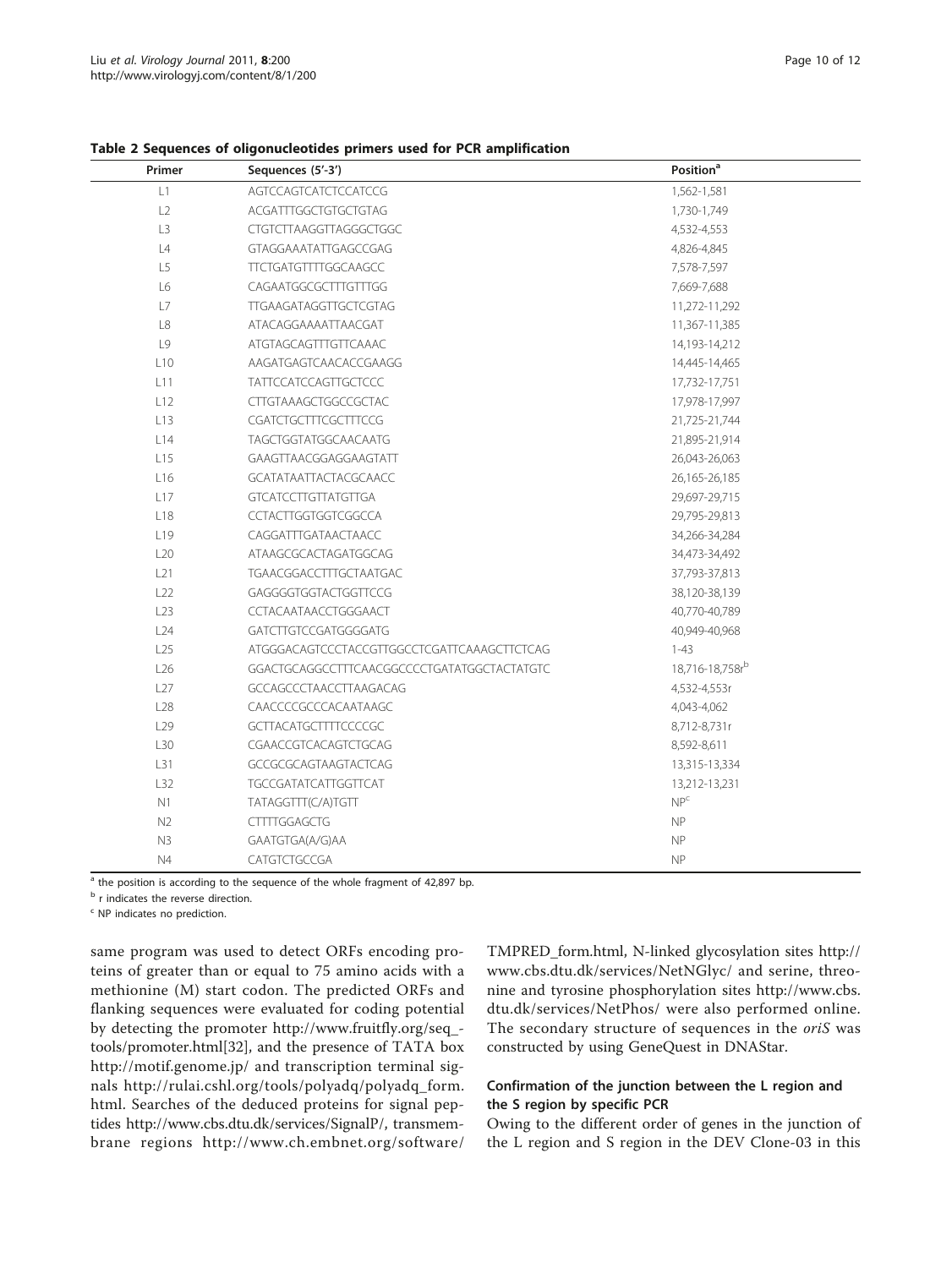<span id="page-10-0"></span>study and the reported DEV VAC strain [\[14](#page-11-0)], one pair of specific primers, L25 and L26 (Table [2](#page-9-0)), was designed to confirm the result. Primer L25 was located within the LORF11 gene and L26 was located within the SORF3 gene. This pair of primers was used in the first nested PCR. Other primers, L27, L28-L29, L30-L31, and L32 (Table [2\)](#page-9-0), were also used in the second nested PCR. The position of the primers and the strategy for confirmation of the sequence are shown in Figure [1](#page-2-0).

The PCR was carried out in a 25 μl reaction volume. The first nest of the PCR reaction was performed at 95° C for 5 min, followed by 35 cycles of 94°C for 1 min, 50°C for 1 min and 72°C for 8 min; the reaction was ended by elongation at 72°C for 10 min. The PCR product was analyzed on a 0.8% agarose gel and was used as the template for the second nest. The second nested PCR was performed at 95°C for 5 min, followed by 30 cycles of 94°C for 1 min, 53°C for 1 min and 72°C for 3 min; the reaction was ended by elongation at 72°C for 10 min. The products of the second nested PCR were cloned and sequenced, respectively.

#### Phylogenetic analysis

Homologue searches were conducted using BLAST searching [[33](#page-11-0)] and phylogenetic analysis was performed using the MEGALIGN program in Lasergene (DNAStar) with CLUSTAL W multiple alignment and weight matrix Gonnet 250 [\[13\]](#page-11-0). The result was confirmed by use of the MAGE package (Version 4.0). The sequences of the herpesviruses that were used as reference strains for homology analysis were obtained from the GenBank database and the GenBank accession numbers are given in the phylogenetic trees.

#### GenBank accession numbers

The DNA sequence of 42,897 bp from the DEV Clone-03 genome has been deposited in the GenBank database with the GenBank accession no. [HQ009801](http://www.ncbi.nih.gov/entrez/query.fcgi?db=Nucleotide&cmd=search&term=HQ009801).

# Additional material

[Additional file 1: F](http://www.biomedcentral.com/content/supplementary/1743-422X-8-200-S1.PPT)igure S1: Multiple alignments of homologues based on US10 proteins of DEV Clone-03 and other typical strains of the subfamily Alphaherpesvirinae. The pink box indicate the probable C-C-H-C zinc finger motif in US10 proteins by comparison with their homologues in other herpesviruses.

[Additional file 2: F](http://www.biomedcentral.com/content/supplementary/1743-422X-8-200-S2.PPT)igure S2: Multiple alignments of homologues based on US1 proteins of DEV Clone-03 and other typical strains of the subfamily Alphaherpesvirinae

[Additional file 3: F](http://www.biomedcentral.com/content/supplementary/1743-422X-8-200-S3.PPT)igure S3: Multiple alignments of homologues based on SORF3 proteins of DEV Clone-03 and other avian herpesviruses.

[Additional file 4: F](http://www.biomedcentral.com/content/supplementary/1743-422X-8-200-S4.PPT)igure S4: Multiple alignments of homologues based on US2 proteins of DEV Clone-03 and other typical strains of the subfamily Alphaherpesvirinae. The conserved domains were indicated by pink boxes.

[Additional file 5: F](http://www.biomedcentral.com/content/supplementary/1743-422X-8-200-S5.PPT)igure S5: Multiple alignments of homologues based on the amino acid sequences in the N-terminus of US3 proteins of DEV Clone-03 and other typical strains of the subfamily Alphaherpesvirinae. The conserved domains (from I to VI) were indicated by pink boxes.

[Additional file 6: F](http://www.biomedcentral.com/content/supplementary/1743-422X-8-200-S6.PPT)igure S6: Multiple alignments of homologues based on the amino acid sequences in the C-terminus of US3 proteins of DEV Clone-03 and other typical strains of the subfamily Alphaherpesvirinae. The conserved domains (from VII to XI) were indicated by pink boxes.

[Additional file 7: F](http://www.biomedcentral.com/content/supplementary/1743-422X-8-200-S7.PPT)igure S7: Multiple alignments of homologues based on US4 proteins of DEV Clone-03 and other typical strains of the subfamily Alphaherpesvirinae. The conserved domains were indicated by pink boxes.

[Additional file 8: F](http://www.biomedcentral.com/content/supplementary/1743-422X-8-200-S8.PPT)igure S8: Multiple alignments of homologues based on US6 proteins of DEV Clone-03 and other typical strains of the subfamily Alphaherpesvirinae. The conserved domains were indicated by pink boxes.

[Additional file 9: F](http://www.biomedcentral.com/content/supplementary/1743-422X-8-200-S9.PPT)igure S9: Multiple alignments of homologues based on US7 proteins of DEV Clone-03 and other typical strains of the subfamily Alphaherpesvirinae.

[Additional file 10: F](http://www.biomedcentral.com/content/supplementary/1743-422X-8-200-S10.PPT)igure S10: Multiple alignments of homologues based on US8 proteins of DEV Clone-03 and other typical strains of the subfamily Alphaherpesvirinae. The conserved domains were indicated by pink boxes.

#### List of abbreviations used

DEV: duck enteritis virus; DVE: duck viral enteritis; DPV: duck plaque virus; ORF: open reading frame; L: long; S: short; UL: unique long; US: unique short; α: Alphaherpesvirinae; β: Betaherpesvirinae; γ: Gammaherpesvirinae; CEF: chicken embryo fibroblasts; DMEM: Dulbecco's minimum essential medium; CPE: cytopathic effect; PCR: polymerase chain reaction; MDV: marek's disease virus; HVT: turkey herpesvirus; VZV: varicella-zoster virus; PRV: pseudorabies virus; M: methionine; ILTV: infectious laryngotracheitis; EHV: equine herpesvirus; CeHV: cercopithecine herpesvirus; CaHV-1: canid herpesvirus-1.

#### Authors' contributions

XL, SL and XK designed research; XL, ZH, YS and YL performed research; XL, SL, XK and HL analyzed data; and XL, SL and XK wrote the paper. All authors read and approved the final manuscript.

#### Competing interests

The authors declare that they have no competing interests.

Received: 14 October 2010 Accepted: 2 May 2011 Published: 2 May 2011

#### References

- 1. E Gershburg, JS Pagano, [Conserved herpesvirus protein kinases.](http://www.ncbi.nlm.nih.gov/pubmed/17881303?dopt=Abstract) Biochim Biophys Acta. 1784, 203–212 (2008)
- 2. JP Weir, [Genomic organization and evolution of the human herpesviruses.](http://www.ncbi.nlm.nih.gov/pubmed/9562893?dopt=Abstract) Virus Genes. 16, 85–93 (1998). doi:10.1023/A:1007905910939
- 3. B Roizman, LE Carmichael, F Deinhardt, G De-The, AJ Nahmias, W Plowright, F Rapp, P Sheldrick, M Takahashi, K Wolf, [Herpesviridae. Definition,](http://www.ncbi.nlm.nih.gov/pubmed/7343541?dopt=Abstract) [provisional nomenclature, and taxonomy. The herpesvirus study group, the](http://www.ncbi.nlm.nih.gov/pubmed/7343541?dopt=Abstract) [international committee on taxonomy of viruses.](http://www.ncbi.nlm.nih.gov/pubmed/7343541?dopt=Abstract) Intervirology. 16, 201–217 (1981). doi:10.1159/000149269
- 4. B Roizmann, RC Desrosiers, B Fleckenstein, C Lopez, AC Minson, MJ Studdert, The family [Herpesviridae](http://www.ncbi.nlm.nih.gov/pubmed/1562239?dopt=Abstract): an update. Arch Virol. 123, 425–449 (1992). doi:10.1007/BF01317276
- 5. AJ Davison, R Eberle, B Ehlers, GS Hayward, DJ McGeoch, AC Minson, PE Pellett, B Roizman, MJ Studdert, E Thiry[, The order Herpesvirales.](http://www.ncbi.nlm.nih.gov/pubmed/19066710?dopt=Abstract) Arch Virol. 154, 171–177 (2009). doi:10.1007/s00705-008-0278-4
- 6. B Roizman, The human herpesviruses in The herpesviridae, a brief introduction. in Fields of Virology, ed. by Roizman B, Whitley RJ, Lopez C (New York: Raven Press, 1993), pp. 1–9